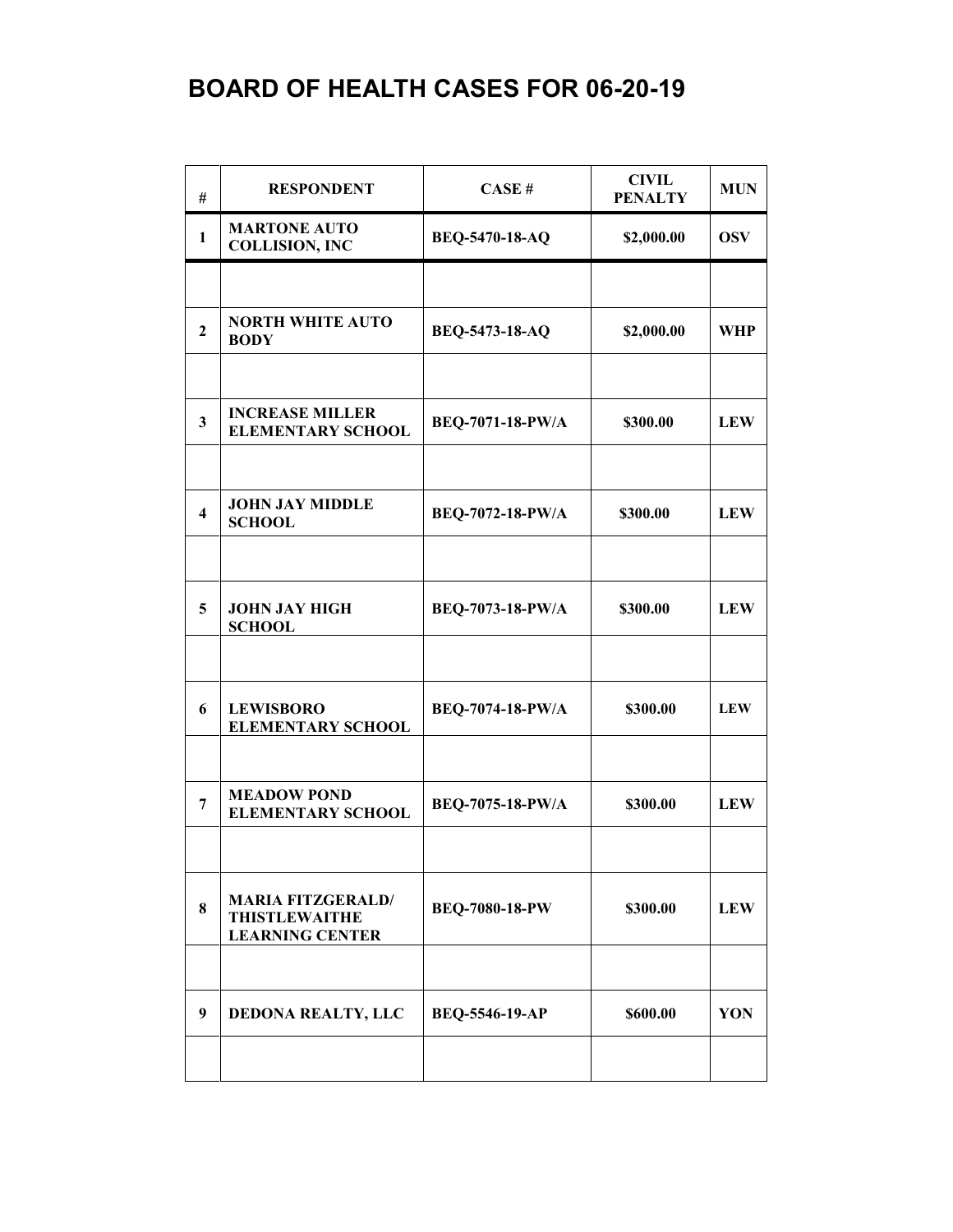| #  | <b>RESPONDENT</b>                                         | CASE#                    | <b>CIVIL</b><br><b>PENALTY</b> | <b>MUN</b> |
|----|-----------------------------------------------------------|--------------------------|--------------------------------|------------|
| 10 | 3151 STONEY STREET,<br><b>LLC</b>                         | BEQ-5552-19-AP           | \$600.00                       | <b>YTN</b> |
|    |                                                           |                          |                                |            |
| 11 | <b>DORAL ARROWWOOD</b>                                    | <b>OEHRC-401-18-PBS</b>  | \$11,100.00                    | <b>RYB</b> |
|    |                                                           |                          |                                |            |
| 12 | SEBASTIAN CAPITAL,<br><b>INC</b>                          | <b>OEHRC-1509-18-PBS</b> | \$1,100.00                     | <b>SOM</b> |
|    |                                                           |                          |                                |            |
| 13 | <b>EDYTHE &amp; JEROME</b><br><b>MARGOLIN</b>             | <b>OEHRC-1851-18-PBS</b> | \$1,200.00                     | YON        |
|    |                                                           |                          |                                |            |
| 14 | <b>GARTHCHESTER</b><br><b>REALTY, LTD</b>                 | <b>OEHRC-2521-18-PBS</b> | \$1,600.00                     | <b>MTV</b> |
|    |                                                           |                          |                                |            |
| 15 | <b>STEPPING STONES</b><br><b>ASSOCIATES, L.P.</b>         | <b>OEHRC-2573-18-PBS</b> | \$1,600.00                     | <b>WHP</b> |
|    |                                                           |                          |                                |            |
| 16 | THE RIVER EDGE AT<br><b>HASTINGS-OWNER</b><br><b>CORP</b> | <b>OEHRC-2581-18-PBS</b> | \$1,000.00                     | <b>HAS</b> |
|    |                                                           |                          |                                |            |
| 17 | <b>MT. PLEASANT</b><br><b>MANAGEMENT, CORP</b>            | <b>OEHRC-2588-18-PBS</b> | \$1,600.00                     | WHP        |
|    |                                                           |                          |                                |            |
| 18 | <b>600 WASHINGTON</b><br><b>STREET REALTY, CORP</b>       | <b>OEHRC-2601-18-PBS</b> | \$17,750.00                    | <b>PEE</b> |
|    |                                                           |                          |                                |            |
| 19 | <b>HOLY FAMILY CHURCH</b>                                 | <b>OEHRC-1801-19-PBS</b> | \$2,500.00                     | <b>NER</b> |
|    |                                                           |                          |                                |            |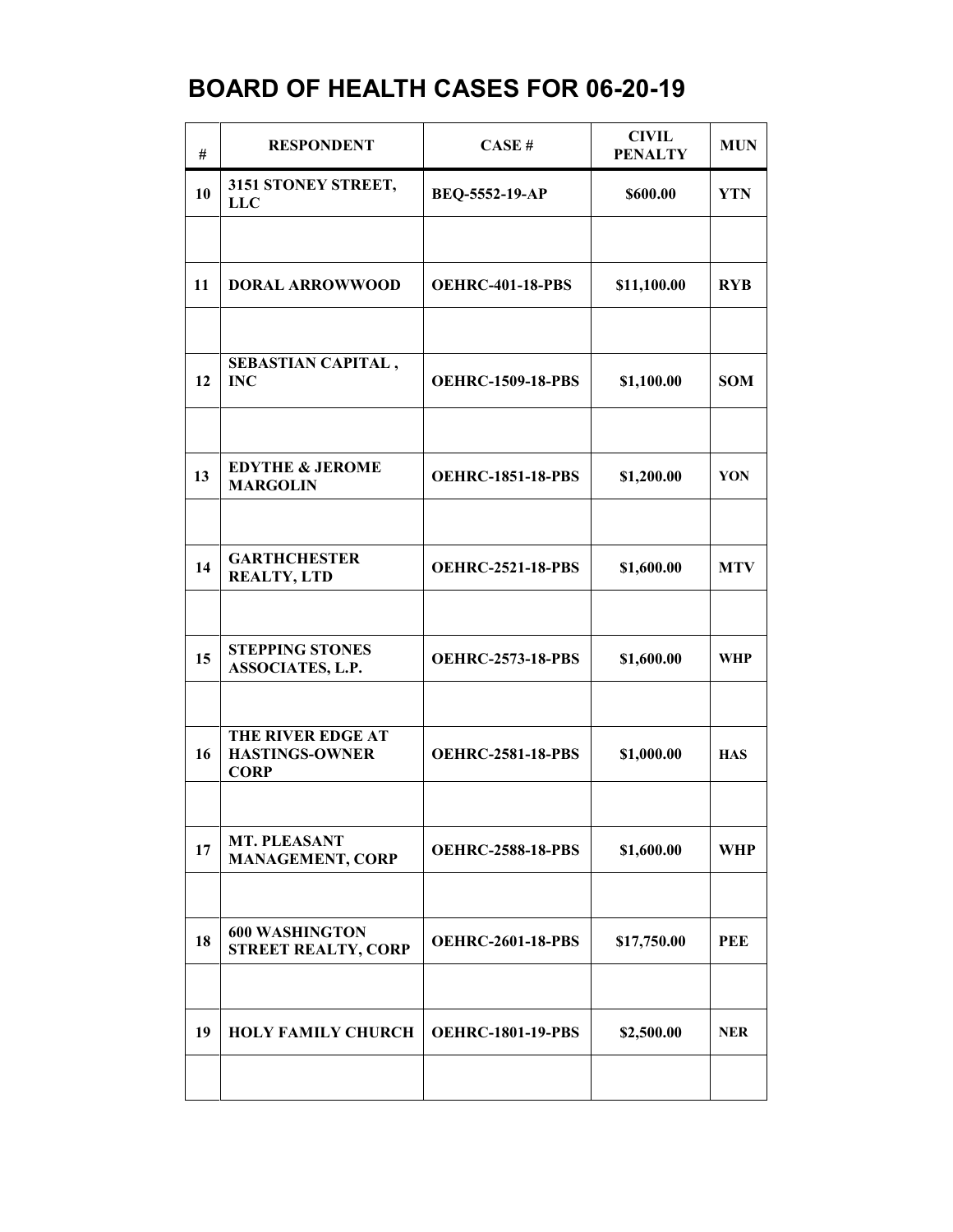| #  | <b>RESPONDENT</b>                                                               | CASE#                   | <b>CIVIL</b><br><b>PENALTY</b> | <b>MUN</b> |
|----|---------------------------------------------------------------------------------|-------------------------|--------------------------------|------------|
| 20 | <b>THOMAS FOULES/</b><br>YANKEE CLIPPER                                         | PHP-7402-19-AF          | \$1,300.00                     | <b>NER</b> |
|    |                                                                                 |                         |                                |            |
| 21 | <b>BELLA VISTA S/S, CORP</b><br>/B.P AMOCO #4597                                | <b>PHP-153-18-ATUPA</b> | \$3,100.00                     | YON        |
|    |                                                                                 |                         |                                |            |
| 22 | <b>LISA SCHLIMAN</b>                                                            | <b>PHP-811-18-AV</b>    | \$2,000.00                     | <b>MTP</b> |
|    |                                                                                 |                         |                                |            |
| 23 | <b>STERLING AMBROSIO</b>                                                        | PHP-1065-18-AV          | \$2,000.00                     | POC        |
|    |                                                                                 |                         |                                |            |
| 24 | <b>ECUSA, INC/COYOTE</b><br><b>PLACO</b>                                        | <b>PHP-7644-18-FSE</b>  | \$900.00                       | POC        |
|    |                                                                                 |                         |                                |            |
| 25 | <b>TEQUILA SUNRISE OF</b><br><b>WESTCHESTER, INC/</b><br><b>TEQUILA SUNRISE</b> | <b>PHP-7686-18-FSE</b>  | \$1,400.00                     | LAR        |
|    |                                                                                 |                         |                                |            |
| 26 | PANKA RESTAURANT,<br><b>LLC/PANKA REST.</b>                                     | PHP-7710-18-FSE         | \$2,400.00                     | <b>POC</b> |
|    |                                                                                 |                         |                                |            |
| 27 | POST TRIPOD, INC/ BAR<br><b>HARBOR GRILL</b>                                    | PHP-7719-18-FSE         | \$4,000.00                     | <b>MMV</b> |
|    |                                                                                 |                         |                                |            |
| 28 | SAMA RESTAURANT,<br><b>INC/ GRASSY SPRAIN</b><br><b>DINER</b>                   | <b>PHP-7846-18-FSE</b>  | \$4,000.00                     | YON        |
|    |                                                                                 |                         |                                |            |
| 29 | 914 RESTAURANT &<br>BAR, INC/914 REST.                                          | <b>PHP-7902-18-FSE</b>  | \$1,100.00                     | YON        |
|    |                                                                                 |                         |                                |            |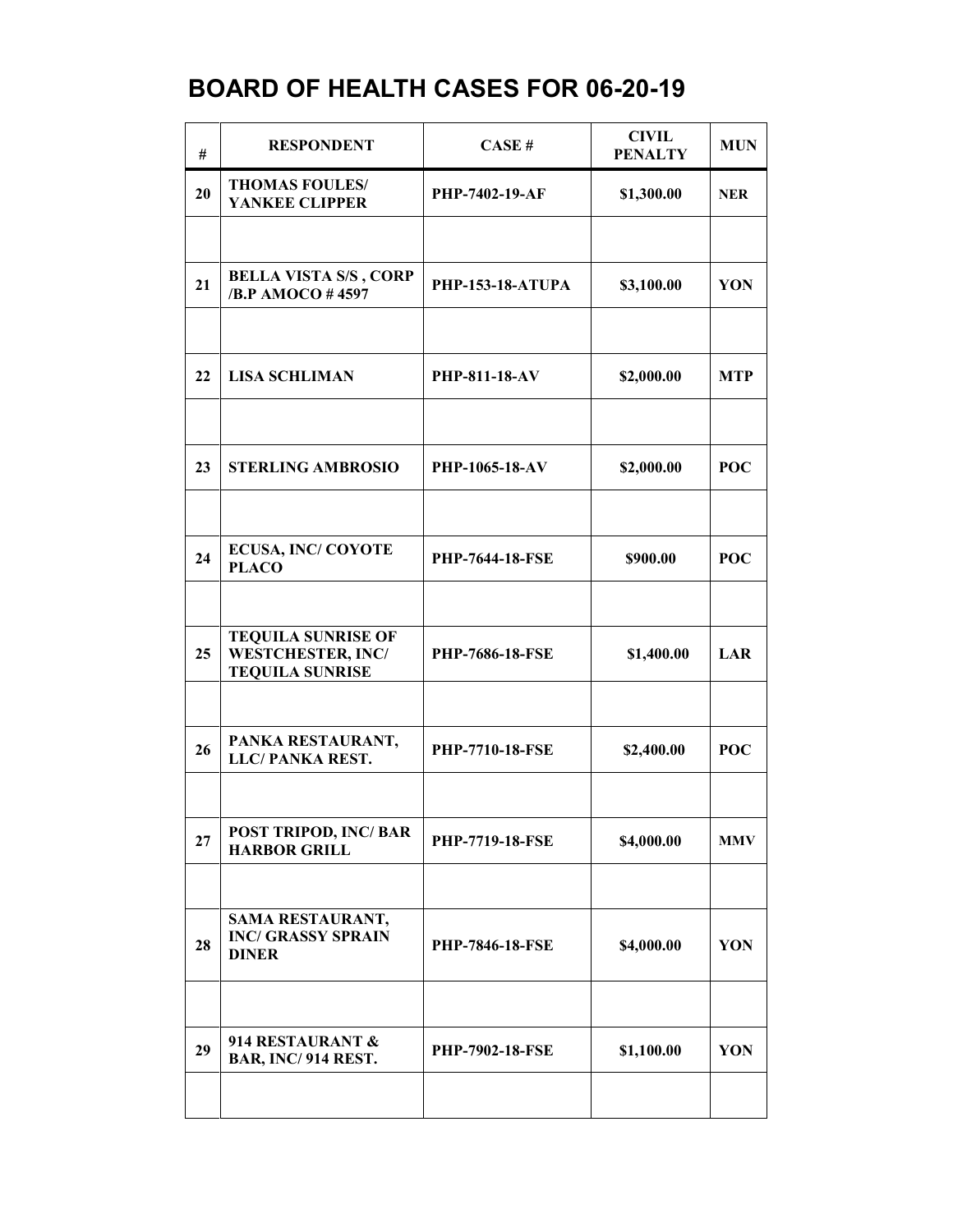| #  | <b>RESPONDENT</b>                                                                                                                            | CASE#                  | <b>CIVIL</b><br><b>PENALTY</b> | <b>MUN</b> |
|----|----------------------------------------------------------------------------------------------------------------------------------------------|------------------------|--------------------------------|------------|
| 30 | <b>EVENING OUT, INC/</b><br><b>WESTCHESTER</b><br><b>BROADWAY THEATRE</b>                                                                    | <b>PHP-7419-19-FSE</b> | \$500.00                       | <b>ELM</b> |
|    |                                                                                                                                              |                        |                                |            |
| 31 | <b>ZOILA BOISSARD/</b><br><b>THREE BROTHERS</b><br><b>PIZZA</b>                                                                              | <b>PHP-7533-19-FSE</b> | \$300.00                       | YON        |
|    |                                                                                                                                              |                        |                                |            |
| 32 | PQ RYE, INC/LE PAIN<br><b>QUOTIDIEN</b>                                                                                                      | <b>PHP-7654-19-FSE</b> | \$600.00                       | <b>RYE</b> |
|    |                                                                                                                                              |                        |                                |            |
| 33 | JMC HOLDINGS, LTD/<br><b>DOMINO'S PIZZA</b>                                                                                                  | <b>PHP-7773-19-FSE</b> | \$900.00                       | <b>MTV</b> |
|    |                                                                                                                                              |                        |                                |            |
| 34 | <b>TANDORI TASTE OF</b><br><b>INDIA, INC/</b><br><b>COROMANDEL</b>                                                                           | <b>PHP-7775-19-FSE</b> | \$1,900.00                     | <b>NER</b> |
|    |                                                                                                                                              |                        |                                |            |
| 35 | <b>HORSESHOE</b><br><b>RESTAURANT, INC/</b><br><b>SEVEN WOKS</b>                                                                             | <b>PHP-7792-19-FSE</b> | \$1,700.00                     | <b>SCD</b> |
|    |                                                                                                                                              |                        |                                |            |
| 36 | <b>EL TESORO AMERICAN</b><br><b>SPANISH DELI &amp;</b><br><b>GROCERY, INC/EL</b><br><b>TESORO AMERICAN</b><br><b>SPANISH DELI &amp; GRCY</b> | <b>PHP-7879-19-FSE</b> | \$7,550.00                     | <b>MTK</b> |
|    |                                                                                                                                              |                        |                                |            |
| 37 | <b>TACO PROJECT, LLC/</b><br><b>TACO PROJECT</b><br><b>BRONXVILLE</b>                                                                        | <b>PHP-7888-19-FSE</b> | \$300.00                       | <b>BRX</b> |
|    |                                                                                                                                              |                        |                                |            |
| 38 | <b>MARRIOTT HOTEL</b><br><b>SERVICES, INC/</b><br><b>WESTCHESTER</b><br><b>MARRIOTT HOTEL-FSE</b>                                            | <b>PHP-7951-19-FSE</b> | \$2,600.00                     | <b>TTN</b> |
|    |                                                                                                                                              |                        |                                |            |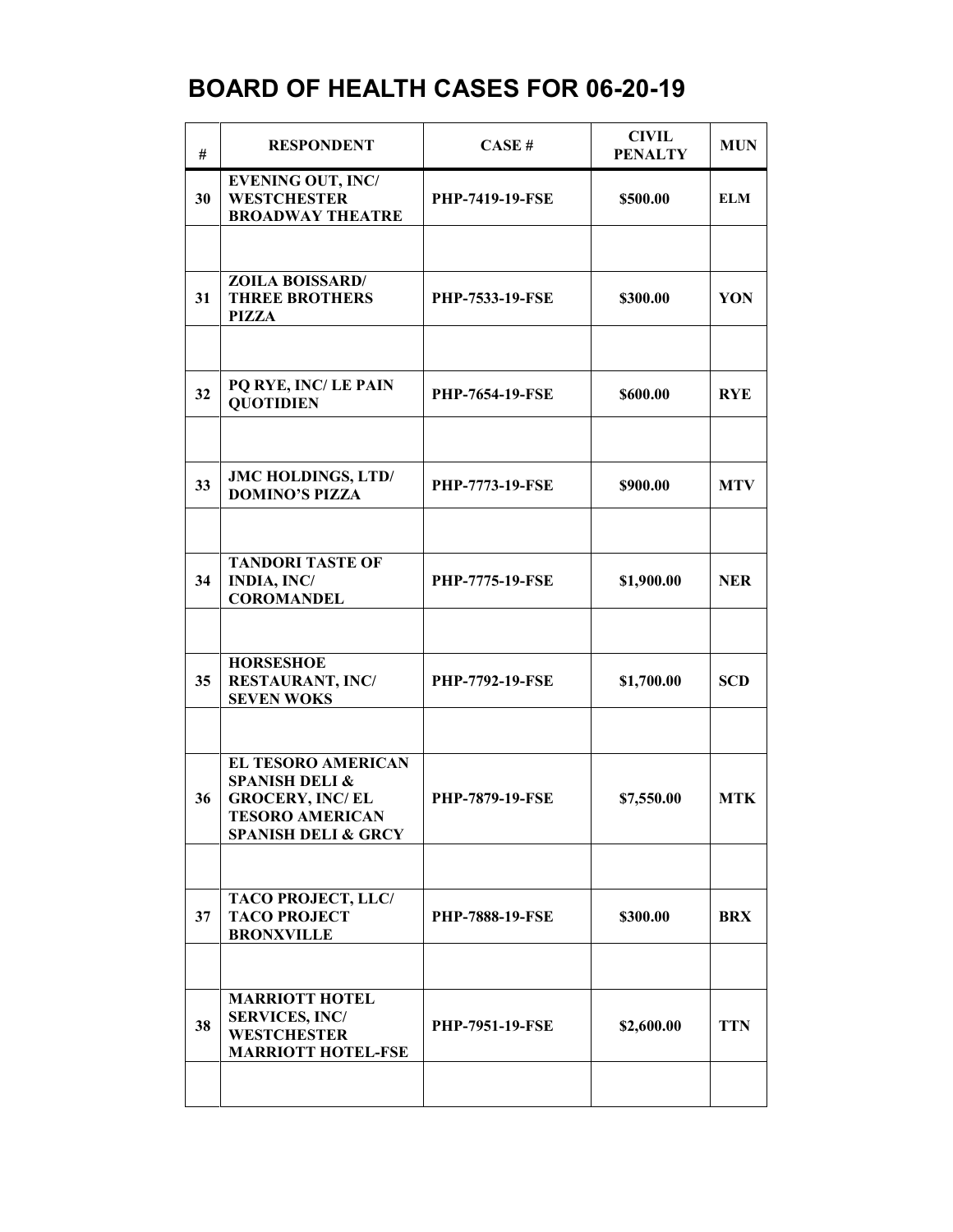| #  | <b>RESPONDENT</b>                                                                               | CASE#                  | <b>CIVIL</b><br><b>PENALTY</b> | <b>MUN</b> |
|----|-------------------------------------------------------------------------------------------------|------------------------|--------------------------------|------------|
| 39 | <b>ANTHONY N.</b><br><b>TSOCANES</b>                                                            | PHP-6070-18-LD         | \$300.00                       | <b>MTK</b> |
|    |                                                                                                 |                        |                                |            |
| 40 | <b>GOTHAM DRYWALL,</b><br><b>INC</b>                                                            | PHP-6073-18-LD         | \$300.00                       | PEE        |
|    |                                                                                                 |                        |                                |            |
| 41 | <b>MS. ANA MENDEZ</b>                                                                           | <b>PHP-6080-19-LD</b>  | \$300.00                       | PEE        |
|    |                                                                                                 |                        |                                |            |
| 42 | PAR DEVELOPMENT<br><b>GROUP, LLC</b>                                                            | PHP-3309-15-LP         | \$300.00                       | <b>WHP</b> |
|    |                                                                                                 |                        |                                |            |
| 43 | <b>BRIARCLIFF RACQUET</b><br>& FITNESS CLUB,<br><b>ASSOC/ CLUB FIT</b><br><b>BRIARCLIFF SPA</b> | PHP-7317-17-SPI        | \$550.00                       | <b>BRM</b> |
|    |                                                                                                 |                        |                                |            |
| 44 | <b>TOWER CLUB</b><br><b>CONDOMINIUM/</b><br><b>TOWER CLUB</b><br><b>CONDOMINIUM POOL</b>        | <b>PHP-7761-18-SPI</b> | \$800.00                       | <b>TUC</b> |
|    |                                                                                                 |                        |                                |            |
| 45 | 239 MAIN STREET, INC/<br><b>TE-AMO</b>                                                          | PHP-6992-19-TC         | \$500.00                       | <b>MTK</b> |
|    | <b>JENNA OF</b>                                                                                 |                        |                                |            |
| 46 | <b>WESTCHESTER, LTD/</b><br><b>HENRY'S DELI</b>                                                 | PHP-6994-19-TC         | \$500.00                       | <b>MTK</b> |
|    |                                                                                                 |                        |                                |            |
|    | <b>TOTAL</b>                                                                                    |                        | \$88,850.00                    |            |
|    |                                                                                                 |                        |                                |            |